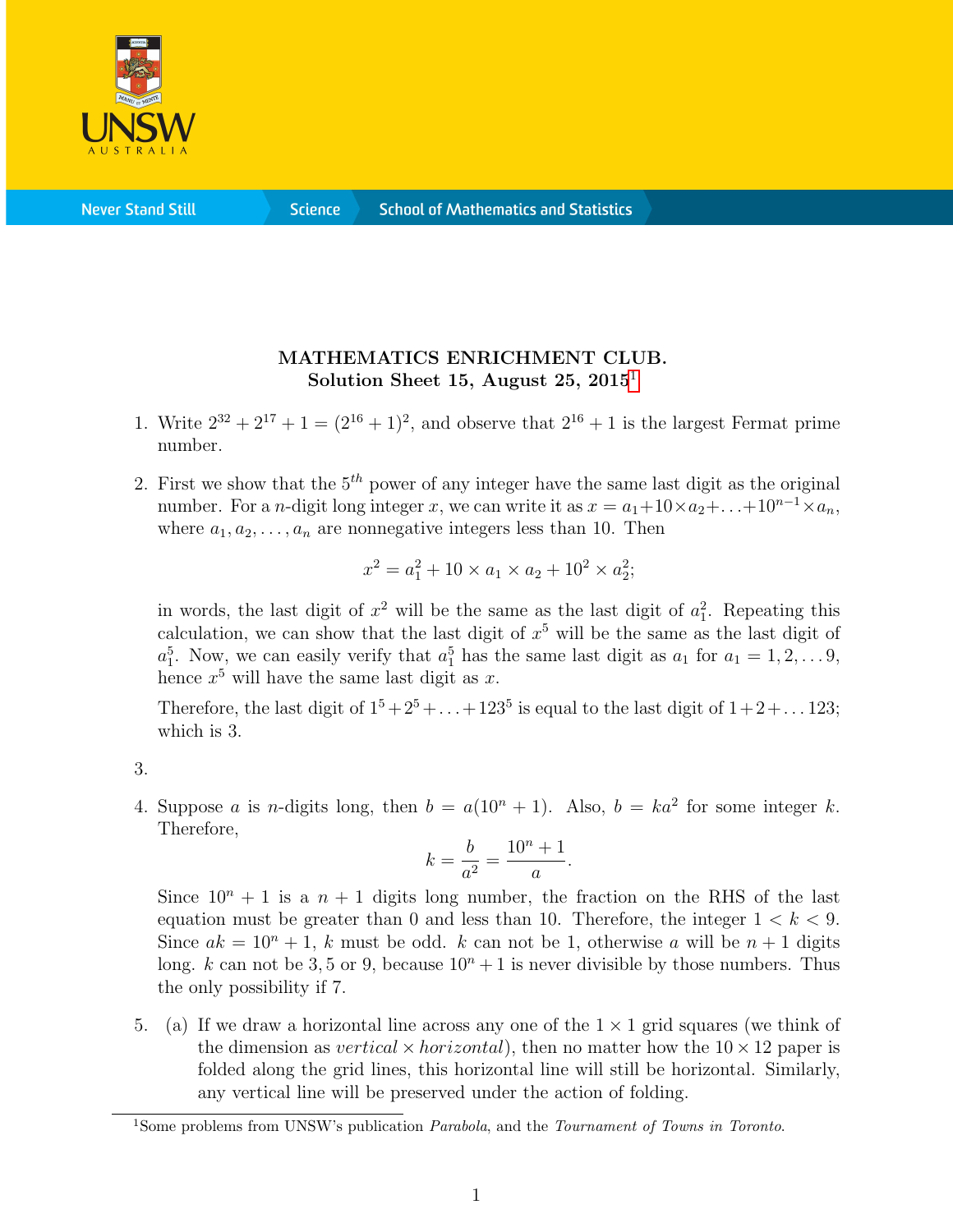Thus, if we were to cut horizontally across the thick  $1 \times 1$  square folded paper, then we are cutting horizontally across each of  $1 \times 1$  grid squares of the unfold paper. This means we will produce  $10 + 1$  strips of papers. Similarly, if we cut vertically then we will produce  $12 + 1$  strips.

(b) Label the first row along the grid points (i.e the corner of the  $1 \times 1$  squares) with  $A$ 's and  $B$ 's in a alternating fashion. Then label the second row with  $C$ 's and  $D$ 's in an alternating fashion. Repeat the AB labelling on the third row, and  $CD$ on the fourth row etc, in an alternation fashion until each grid point has been labelled. Then no matter how the  $10 \times 12$  paper is folded, the A, B, C and D corners will always be folded onto itself.

Thus, if we were to cut the corner labelled by A of the thick  $1 \times 1$  square folded paper, then we would be cutting out each of the grid labelled with an A in the original unfold  $10 \times 12$  paper. Since there are  $5 \times 6$  grid points labelled with an A, it follows that there are  $30 + 1$  separated pieces due to this cut. We can use a similar argument to work the number of components we get by cutting the other corners of the folded  $1 \times 1$  paper.

6. Let  $a = 10^b$ , then we can rewrite the inequality  $10 < a^x < 100$  as  $1 < bx < 2$ . Similarly, if  $100 < a^x < 1000$ , then  $2 < bx < 3$ . Suppose *n* is the smallest integral solution to the inequality, then since there are exactly 5 solutions, the largest solution must be  $n + 4$ . From this we can deduce  $b(n-1) < 1 < bn$  and  $b(n+4) < 2 < b(n+5)$ . Summing up the first inequality with itself and with the second one we obtain  $b(2n-2) < 2 < b(2n)$ and  $b(2n+3) < 3 < b(2n+5)$ . Therefore, the inequality  $2 < bx < 3$  has from 4 to 6 integer solutions;  $2n, 2n + 1, \ldots, 2n + 4$  are always solutions, while  $2n - 1$  and  $2n + 4$ may or may not be.

So if we want to get a only four solutions, then we need to consider a number  $b$  such that  $b(2n-2) < 2$  and  $3 < b(2n+5)$  for some integer n. An easy way to do this is set  $n=5$ , then  $\frac{1}{5} < b < \frac{1}{4}$ . The solutions for the first inequality is 5, 6, 7, 8 and the second 10, 11, 12, 13.

We can get 5 or 6 solutions by picking the appropriate b.

## Senior Questions

1. Notice that we have the greatest control over the number  $p_1$ , so we want to find out what  $p_1$  is allow to be. Suppose  $p_1 > 3$ , then  $p_1, \ldots p_{17}$  can not contain factors of 3. Therefore,  $p_i = 1 \pmod{3}$  or  $p_i = 2 \pmod{3}$  for  $i = 1, 2, ..., 17$ ; that is  $p_1, ..., p_{17}$ must have remainder 1 or 2 when divided by 3. From this, we have  $p_i^2 = 1 \pmod{3}$ for each  $i = 1, ..., 17$ , and so  $p_1^2 + p_2^2 + ... + p_{17}^2 = 2 \pmod{3}$ . On the other hand, the square of an integer must have remainder 0 or 1 when it is divided by 3 (e.g consider remainders of the square of an even or odd number when divided by 3). Therefore,  $p_1^2 + \ldots + p_{17}^2$  is not a square, so we have shown that  $p_1 \leq 3$ .

If  $p_1 = 2$ , then  $p_{17}^2 - p_{16}^2$  is an even number so it is divisible by  $p_1 = 2$ . If  $p_1 = 3$ , then as before  $p_{16} \equiv p_{17} = 1 \pmod{3}$ . Thus,  $p_{17}^2 - p_{16}^2 = 0 \pmod{3}$  which conclusions the proof.